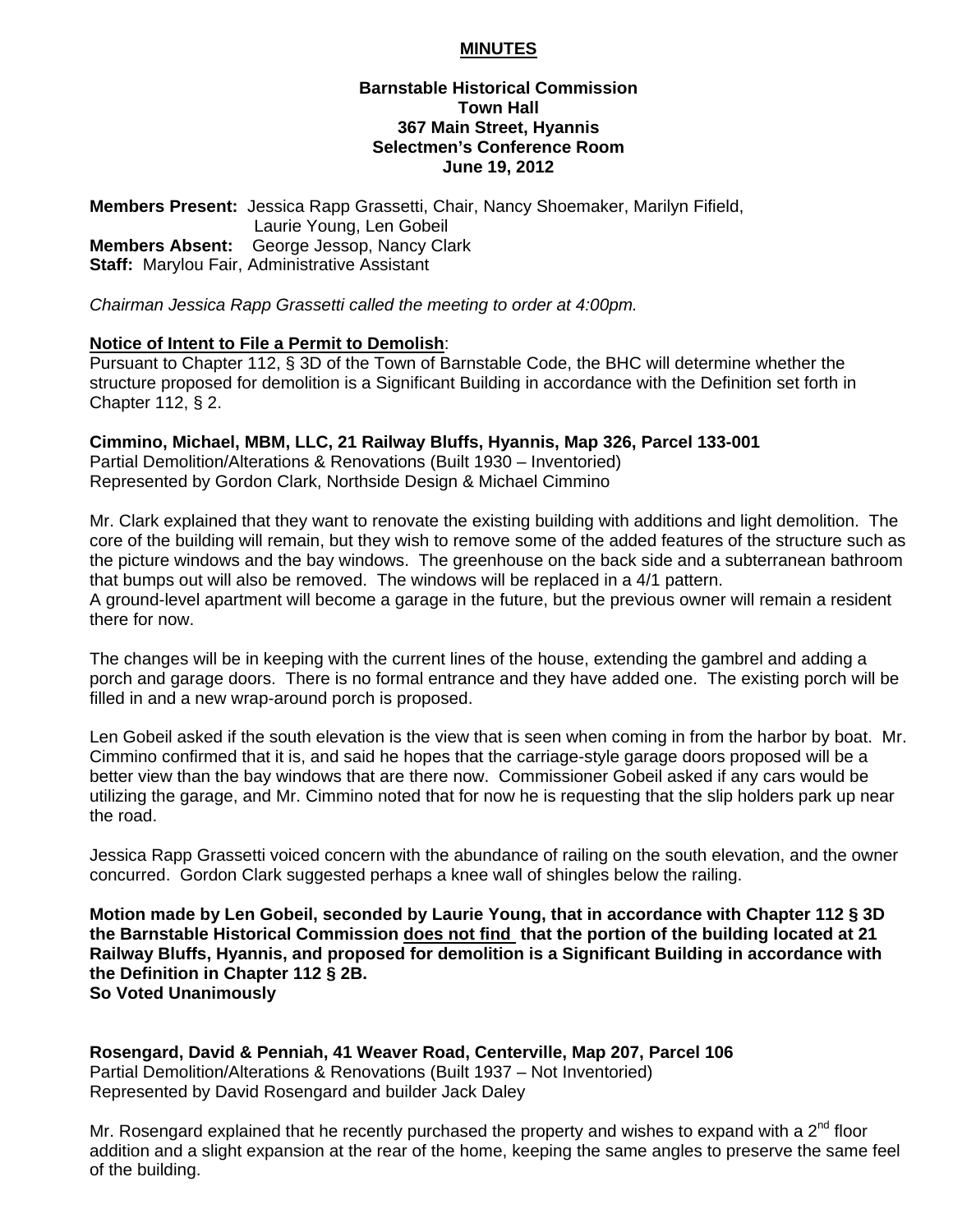Mr. Daley stated that the house was built in 1937 by the Bearse family who took liberties with the Royal Barry Wills design. They did talk with the architect's son, and he even came to review the structure and agreed that the builder took liberties with his father's design.

Jessica Rapp Grassetti noted that removing the chimney and adding a second floor does change the structure significantly from a Cape Cod style to a colonial.

Nancy Shoemaker also stated that she would not like to see the chimney removed, and questioned the height of the two roof lines. Mr. Rosengard then distributed revised drawings indicating the rear would be dropped down. He also felt a chimney could be added even if it was a fake one.

**Motion made by Len Gobeil, seconded by Laurie Young, that in accordance with Chapter 112 § 3D the Barnstable Historical Commission does not find that the portion of the building located at 41 Weaver Road, Centerville, and proposed for demolition is a Significant Building in accordance with the Definition in Chapter 112 § 2B.** 

**AYE: Grassetti, Fifield, Gobeil, Young NAY: None ABSTAINED: Shoemaker** 

## **Other Business, Correspondence Received**

# **Review of Draft Revisions to Chapter 112 – Article I**

Commissioners reviewed the draft revisions to Chapter 112 and agreed with the revisions. A discussion of allowing "no less than six months and up to 12 months demolition delay" took place. It was requested that the Growth Management Director and the Town Attorney review language to allow a shorter time period for the demolition delay if the Commission so determines, instead of imposing the proposed full 12 month delay.

# **Corespondence**

Commissioners acknowledged receipt of correspondence on the Open Meeting Law and e-mail Correspondence Suggestions as well as the Protocol for Scheduling of Executive Sessions.

## **Establish Monthly Meeting Schedule**

It was agreed to adopt a fixed schedule of monthly meetings, with the recording secretary to review the availability of the Selectmen's Conference Room and advise Commissioners.

## **Implementation of Preservation Plan**

Copies of the Historic Preservation Plan implementation section were handed out to each member present. A detailed discussion and review of the plan will be scheduled for a future meeting.

## Approval of Minutes:

April 17, 2012 **Motion duly made by Laurie Young, seconded by Nancy Shoemaker, to approve the minutes of April 17, 2012, as edited. So Voted Unanimously** 

Updates:

Marilyn Fifield - CPA Update

Commissioner Fifield reported that new CPA legislation recently passed that will allow CPA funds to be applied to existing recreational buildings and fields, expanding eligibility and increasing competition for the funding.

## Village Updates

Nancy Shoemaker announced the Wednesday, June 20, 2012, open house at the Historical Society of Santuit & Cotuit to view the newly renovated ice house.

Commissioner Shoemaker also said that she recently visited the Zion Heritage Museum in Hyannis and was very impressed with the exhibit and wanted to spread the word.